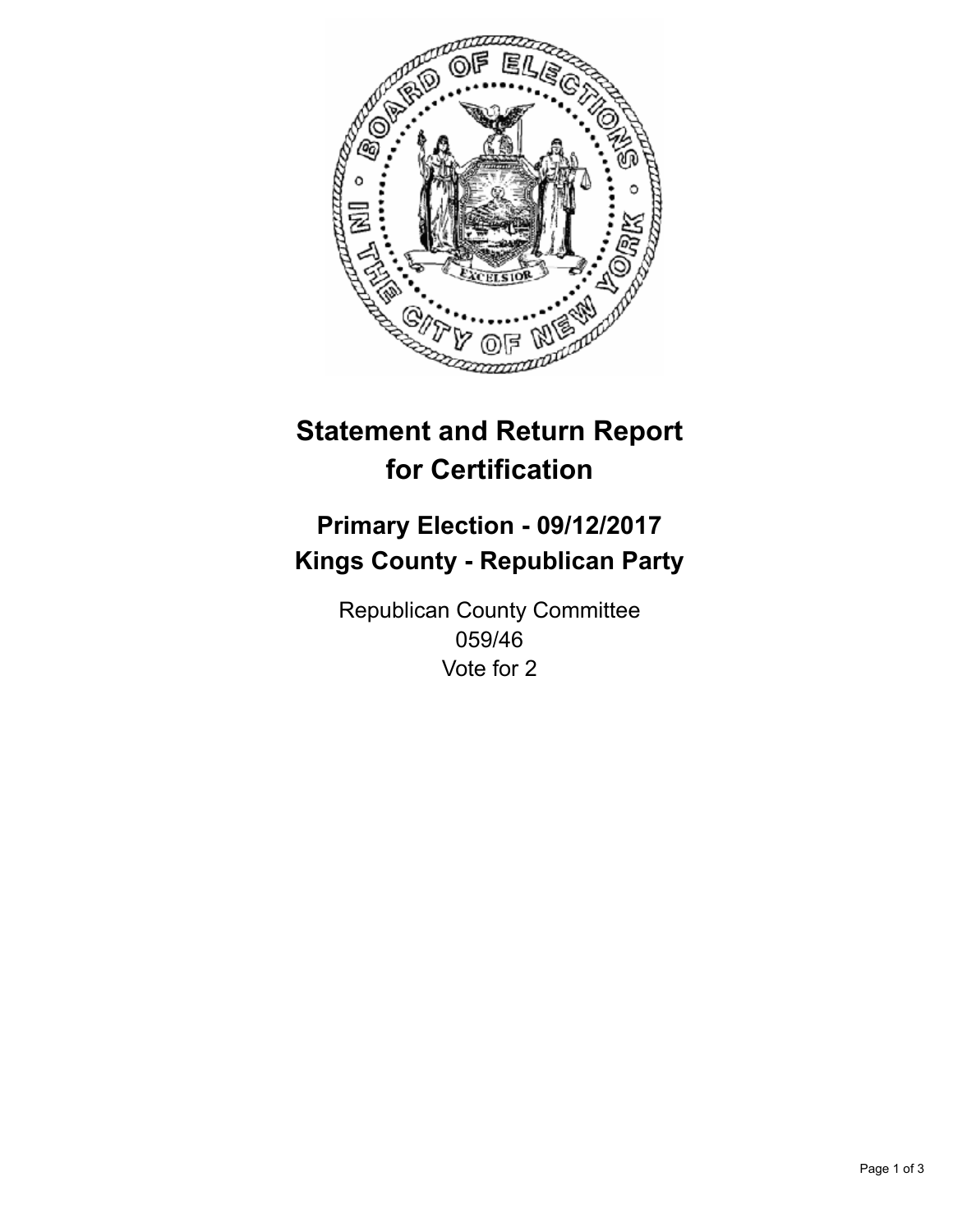

## **Assembly District 46**

| <b>PUBLIC COUNTER</b>                                    | 37 |
|----------------------------------------------------------|----|
| <b>MANUALLY COUNTED EMERGENCY</b>                        | 0  |
| ABSENTEE / MILITARY                                      | 4  |
| <b>AFFIDAVIT</b>                                         | 0  |
| <b>Total Ballots</b>                                     | 41 |
| Less - Inapplicable Federal/Special Presidential Ballots | 0  |
| <b>Total Applicable Ballots</b>                          | 41 |
| JONATHAN G. COPPOLA                                      | 15 |
| <b>GREGORY A. AGUIAR</b>                                 | 5  |
| <b>LAUREN RICCIO</b>                                     | 10 |
| <b>KRISTEN MORALE</b>                                    | 2  |
| AIDA Y NICOLAOU (WRITE-IN)                               | 4  |
| <b>Total Votes</b>                                       | 36 |
| Unrecorded                                               | 46 |